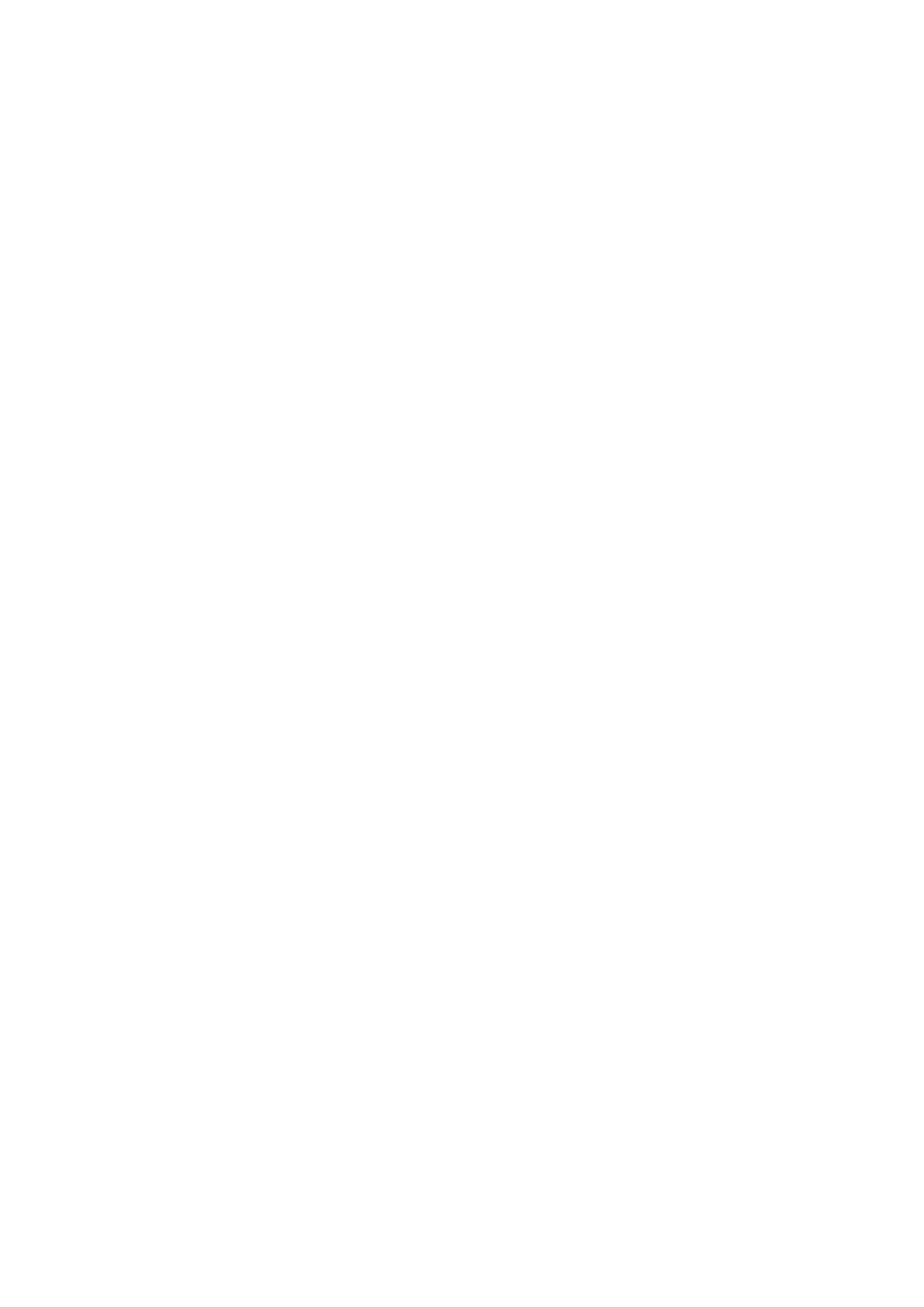## **WEEK 1: 8 - 13 September**

| Sunday September 8th |                                                           |                       |
|----------------------|-----------------------------------------------------------|-----------------------|
| <b>Informal</b>      |                                                           |                       |
|                      | 16:00 - 19:00   Informal get together and<br>introduction | Emma McLennan (Easst) |

| Day 1: Monday September 9th |                                        |                        |
|-----------------------------|----------------------------------------|------------------------|
| <b>Theme introduction</b>   |                                        |                        |
| $09:00 - 10:00$             | Introduction to the course :           | Divera Twisk           |
|                             | "From crash to strategy"               | Introduce              |
|                             |                                        | Resources/strategy     |
| $10:00 - 11:00$             | Road safety as a Global Health and     | Meleckidzedeck Khayesi |
|                             | Development Problem                    | (World Health          |
|                             |                                        | Organisation)          |
| $11:00 - 12:00$             | Key risk groups and risk behaviour     | Emma McLennan (Easst)  |
| $12:00 - 13:00$             | 12 Country presentation 5 minutes      | <b>Students</b>        |
|                             | (max 4 slides) sent in advance.        |                        |
| $13:00 - 14:00$             | <b>LUNCH</b>                           |                        |
| $14:00 - 15:00$             | 12 Country presentation 5 minutes      | <b>Students</b>        |
|                             | (max 4 slides) sent in advance.        |                        |
| $15:00 - 16:00$             | Analyses and feedback                  | Students & supervisors |
| $16:00 - 17:00$             | Practicalities, things to come, survey | Emma McLennan (Easst), |
|                             | and alumni                             | Hans Godthelp (DRSC),  |
|                             | network                                | Divera Twisk           |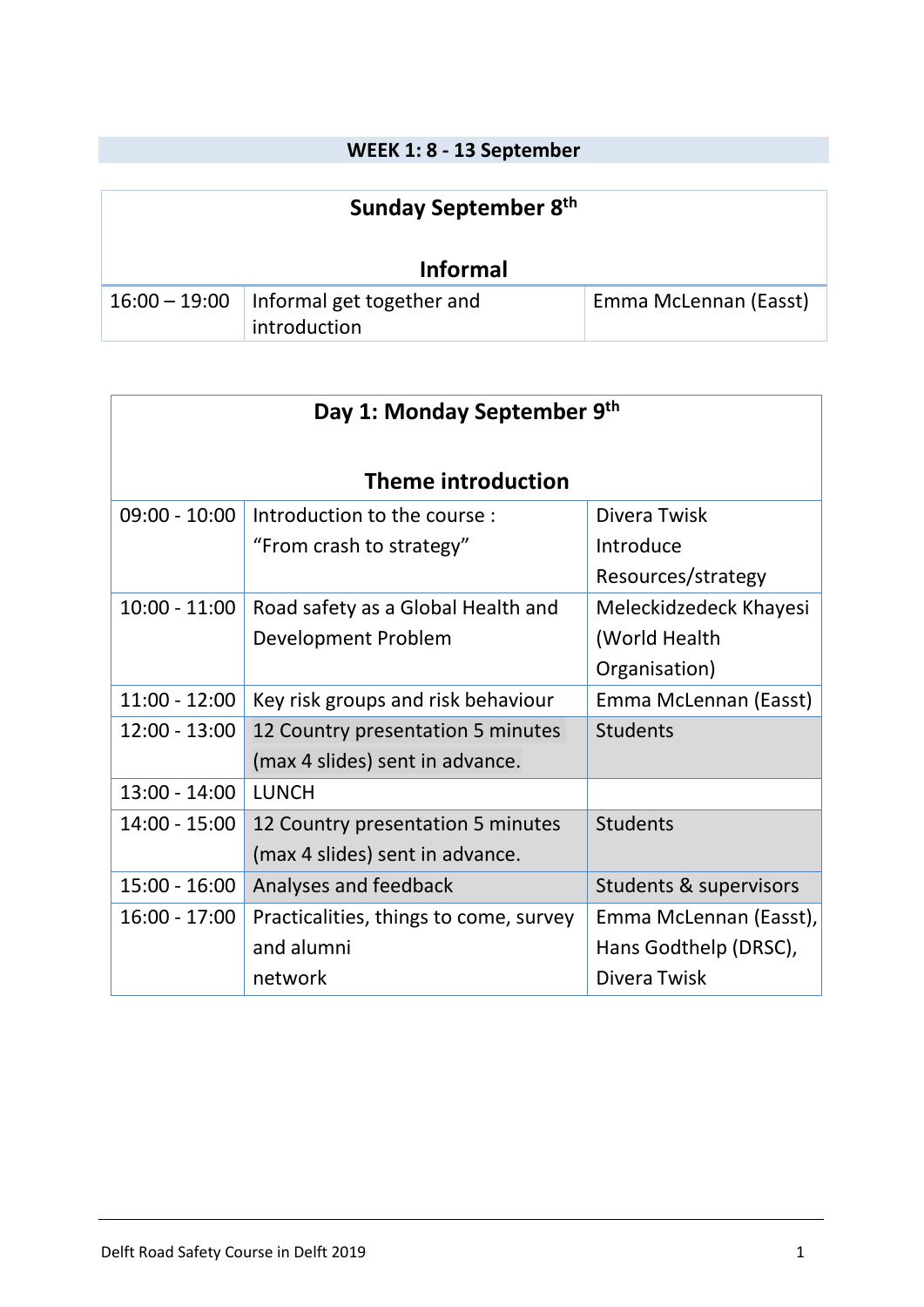| Day 2: Tuesday September 10th |                                                     |                        |  |
|-------------------------------|-----------------------------------------------------|------------------------|--|
|                               | Theme: Safe systems -from pre to post crash         |                        |  |
| $09:00 - 10:00$               | Causes of crashes                                   | Fred Wegman            |  |
| $10:00 - 11:00$               | Safe systems Approach: vision,<br>principles, tools | Fred Wegman            |  |
| $11:00 - 12:00$               | Road Safety Management                              | Fred Wegman            |  |
| $12:00 - 13:00$               | Designing a road safety strategy                    | Divera Twisk, Fred     |  |
|                               | and action plan and the role of road                | Wegman                 |  |
|                               | safety performance                                  |                        |  |
|                               | targets, also for LMIC.                             |                        |  |
| $13:00 - 14:00$               | LUNCH                                               |                        |  |
| $14:00 - 15:00$               | <b>Occupational Road safety</b>                     | Emma McLennan (Easst)  |  |
|                               | management and key                                  | and Serghei Diaconu    |  |
|                               | risks                                               |                        |  |
| $15:00 - 17:00$               | When crashes occur: Managing                        | Emma McLennan          |  |
|                               | Post-crash Care                                     | (Easst), Ludo Kluppels |  |
|                               |                                                     | (VIAS): Introduce      |  |
|                               |                                                     | elearning videos on    |  |
|                               |                                                     | post-impact care       |  |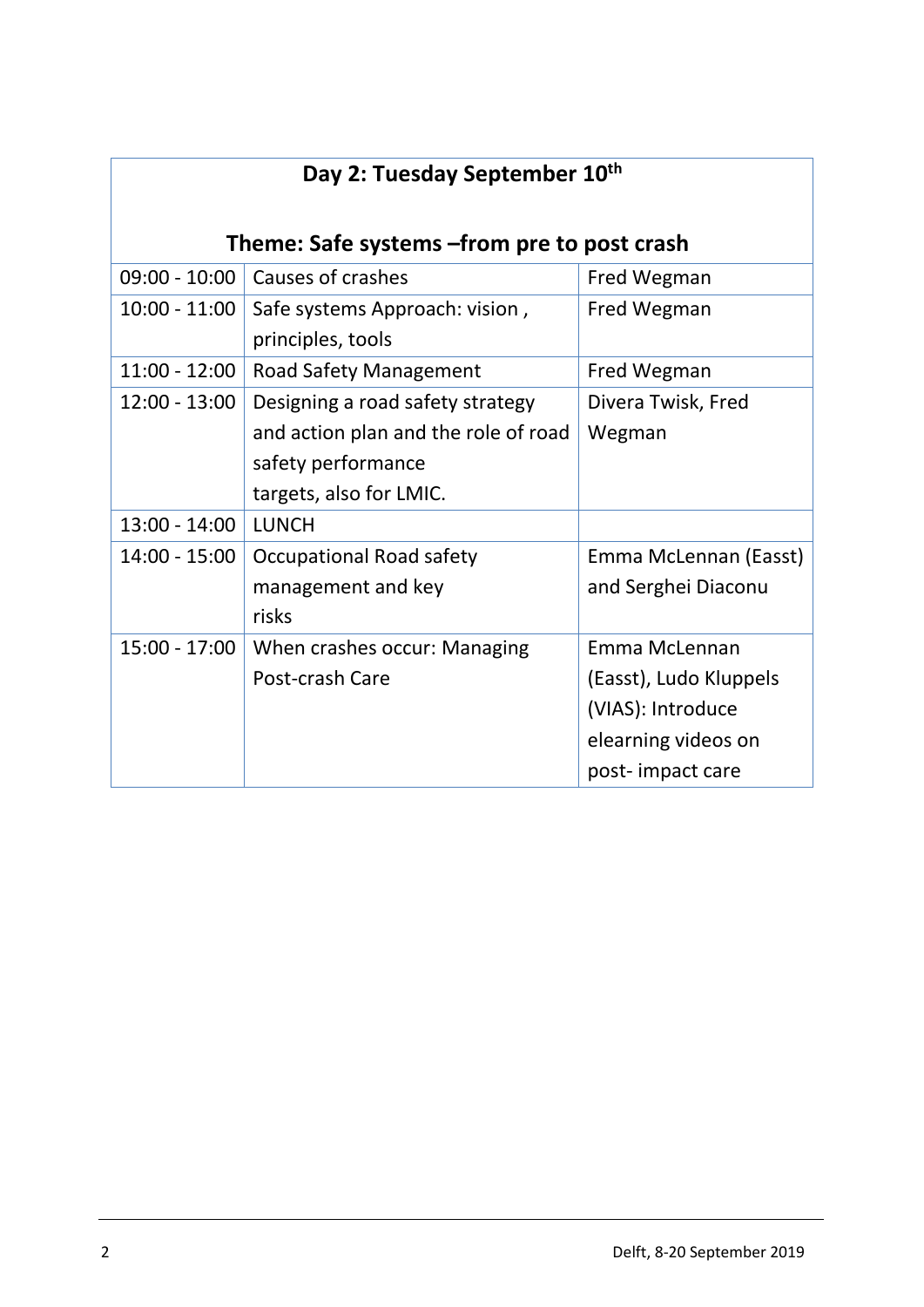| Day 3: Wednesday September 11th                             |                                           |                           |
|-------------------------------------------------------------|-------------------------------------------|---------------------------|
| Theme: Effective road safety advocacy and awareness raising |                                           |                           |
| 09:00 - 09:45                                               | Key risks: Road safety awareness          | Emma McLennan             |
|                                                             | raising                                   | (Easst)                   |
| $09:45 - 10:15$                                             | Road safety partnerships: Effective       | Emma McLennan (Easst)     |
|                                                             | Enforcement and deterrence                |                           |
| $10:15 - 11:15$                                             | Key risks: Effective Enforcement and      | Serghei Diaconu           |
|                                                             | Deterrence                                |                           |
| $11:15 - 11:30$                                             | Short break                               |                           |
| $11:30 - 13:00$                                             | Introduction to road safety               | Emma McLennan (Easst);    |
|                                                             | advocacy, Road safety                     | Floor Lieshout (Youth for |
|                                                             | campaigning and Road safety               | road safety)              |
|                                                             | awareness                                 |                           |
|                                                             | raising: Group exercises on key risks     |                           |
| $13:00 - 14:00$                                             | <b>LUNCH</b>                              |                           |
| $14:00 - 15:00$                                             | TASK 1: exercise in Designing             | Students, Emma            |
|                                                             | <b>Advocacy &amp; Awareness Campaigns</b> | McLennan (Easst),         |
|                                                             |                                           | Serghei Diacunu, Floor    |
|                                                             |                                           | Lieshout                  |
| $15:00 - 16:00$                                             | Presentations by Groups A,                | <b>Students</b>           |
|                                                             | <b>B&amp;C</b>                            |                           |
| $16:00 - 17:00$                                             | Road safety advocacy: influencing         | Miquel Nadal (RACV-FIA)   |
|                                                             | decision                                  |                           |
|                                                             | makers and using media                    |                           |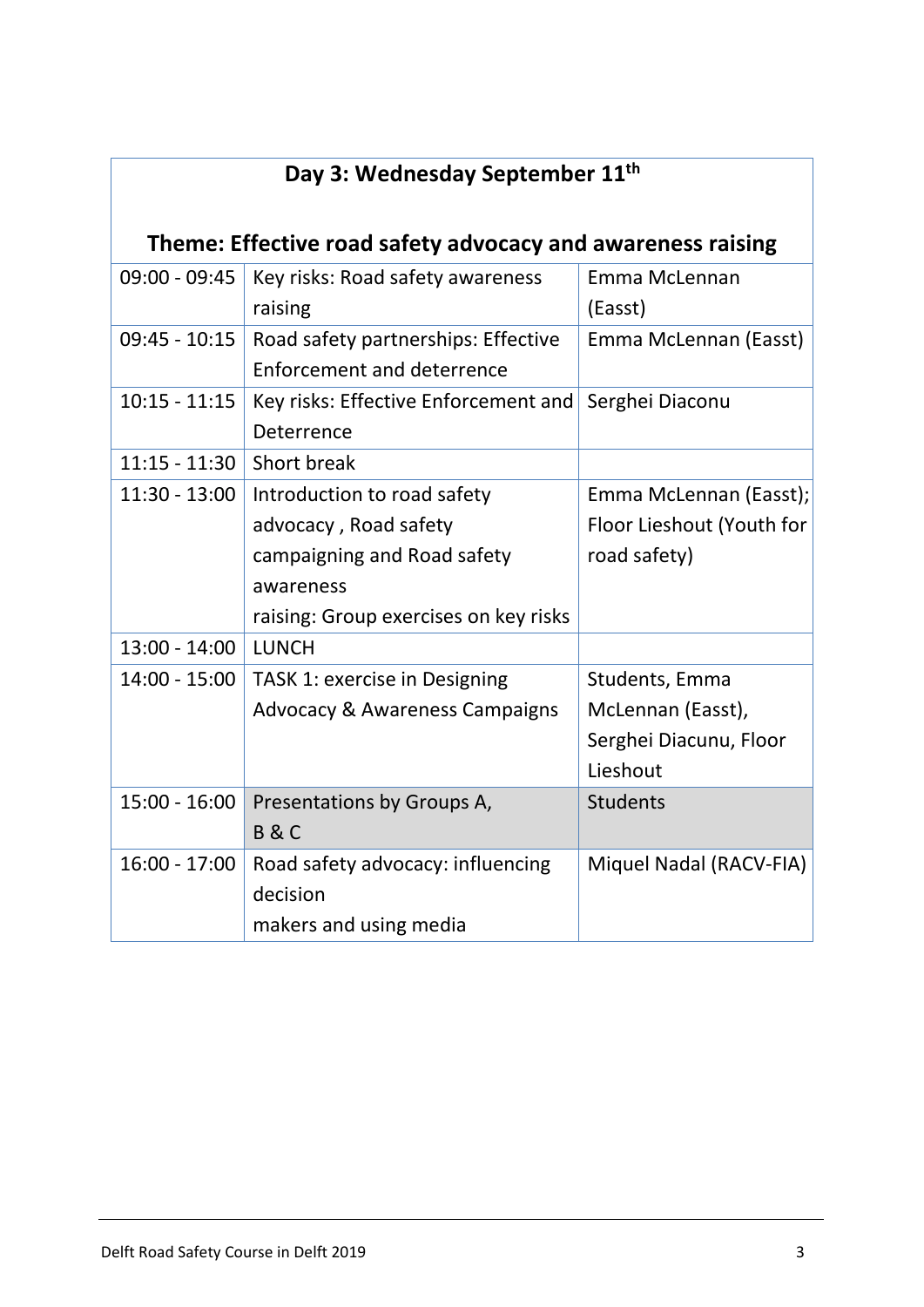| Day 4: Thursday September 12th |                                                                                                 |                                           |  |
|--------------------------------|-------------------------------------------------------------------------------------------------|-------------------------------------------|--|
|                                | Theme: Understanding RS data and effects of measures                                            |                                           |  |
| $09:00 - 11:00$                | Road Safety Data, collection and<br>analyses                                                    | Henk Stipdonk (KIM)                       |  |
| $11:00 - 12:00$                | Assignment 2: Hands-on experience<br>with analysing and interpreting<br>crash data              | Students (Henk Stipdonk,<br>Divera Twisk) |  |
| $12:00 - 13:00$                | Research into crashes Bangladesh                                                                | Webinar Shamsunnahar<br>Yasmin (CARRS-Q)  |  |
| $13:00 - 14:00$                | <b>LUNCH</b>                                                                                    |                                           |  |
| 14:00 - 15:00                  | Results of evaluating of road safety<br>measures                                                | Rune Elvik (TOI)                          |  |
| 15:00 - 16:00                  | Assignment 3: Use SAFETYCUBE to<br>asses expert<br>system on effective measures for<br>strategy | Students, Rune Elvik,<br>Divera Twisk     |  |
| $16:00 - 17:00$                | Preparing for field trip ' roads' and '<br>city':<br>preview trip + Amsterdam                   | Students: objectives and<br>questions     |  |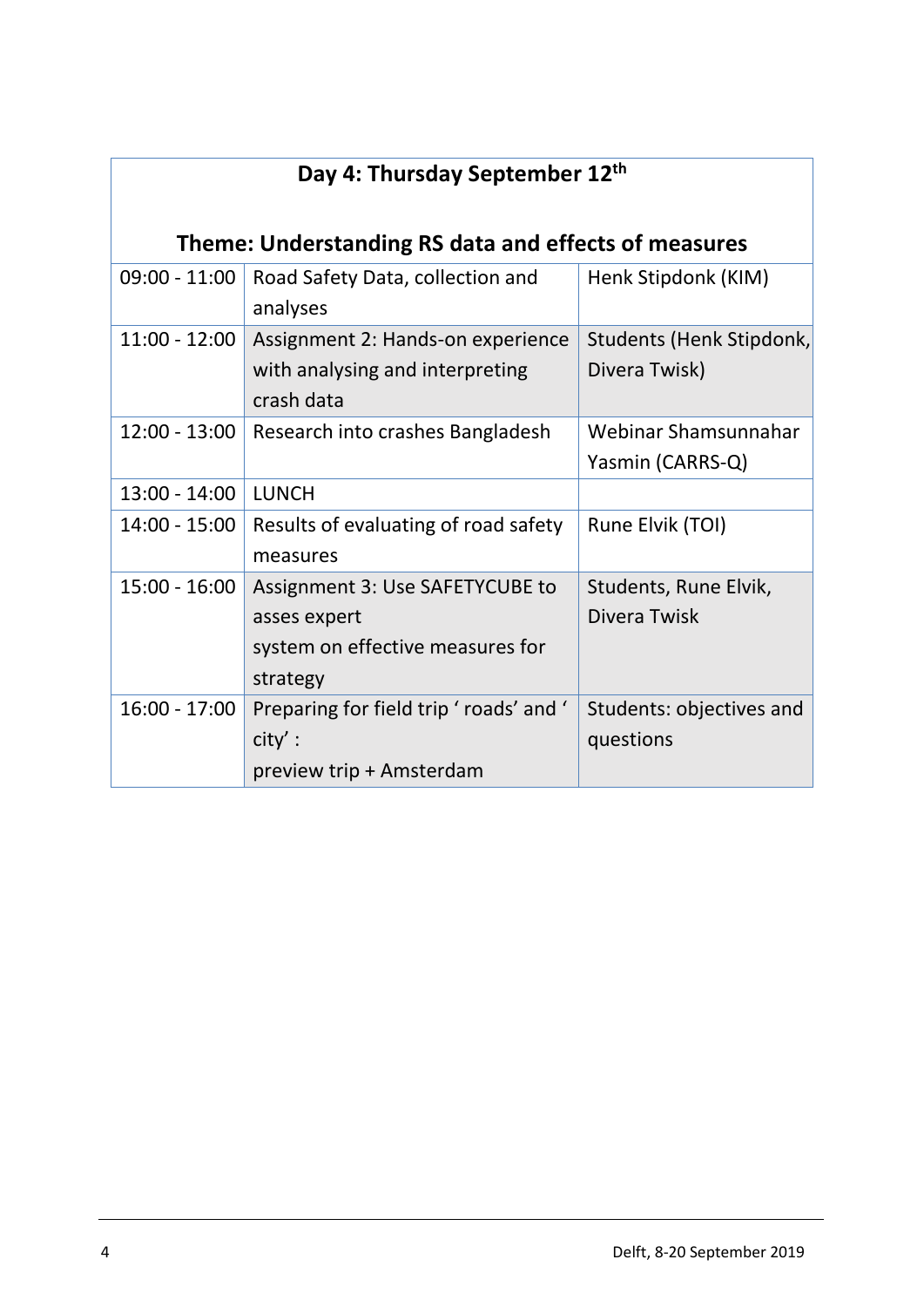| Day 5: Friday September 13th                |                                      |                      |
|---------------------------------------------|--------------------------------------|----------------------|
| Theme: City development, design and safety: |                                      |                      |
|                                             | Amsterdam a case study               |                      |
| $09:00 - 14.00$                             | <b>Bus excursion: Infrastructure</b> | Fred Wegman          |
|                                             |                                      |                      |
| $14:00 - 17.00$                             | Amsterdam: Metropolitan              | Heleen Vonk, City of |
|                                             | applications                         | Amsterdam            |
|                                             | Managing speeds, Awareness and       | City of Amsterdam    |
|                                             | advocacy                             |                      |
|                                             | Managing car access, The role of     |                      |
|                                             | research                             |                      |
|                                             | Managing registration of crash       |                      |
|                                             | Learning from crash statistics,      |                      |
|                                             | Stakeholder                          |                      |
|                                             | involvement                          |                      |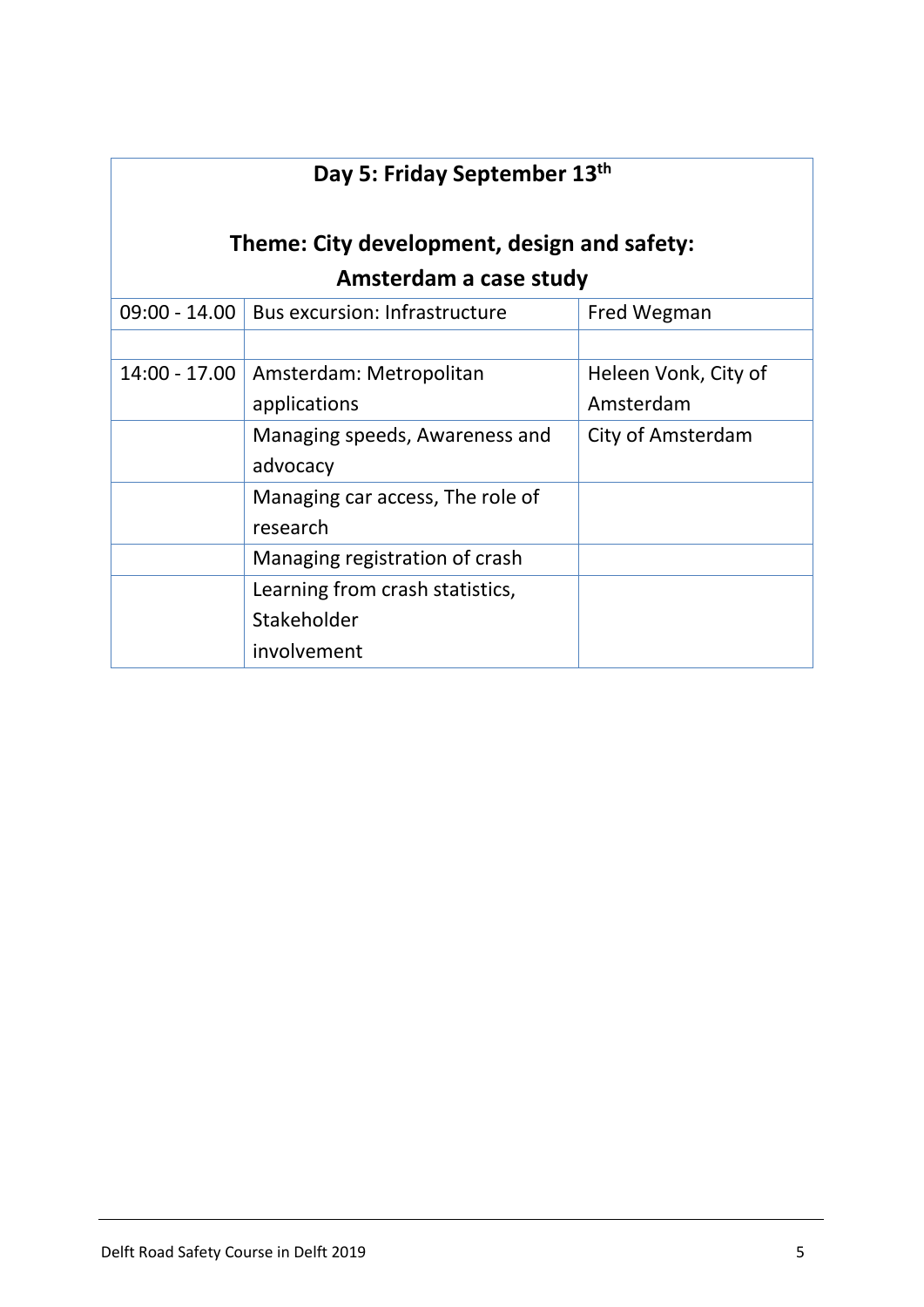## **WEEK 2: 16 - 20 September**

| Day 6: Monday September 16 <sup>th</sup> |                                                                                                                     |                                                 |
|------------------------------------------|---------------------------------------------------------------------------------------------------------------------|-------------------------------------------------|
| Theme: Day at SWOV, Science and Policy   |                                                                                                                     |                                                 |
| $09:00 - 09:30$                          | Research to support road safety<br>policy making                                                                    | Peter van der Knaap                             |
| $09:30 - 10:30$                          | Policy and strategic road safety<br>developments:<br>theory and applications                                        | <b>Letty Aarts</b>                              |
| $10:30 - 11:30$                          | Road safety management for African Rob Eenink<br>Countries<br>: focus on motorized two-<br>wheelers and pedestrians |                                                 |
| $11:30 - 13:00$                          | Monitoring road safety<br>developments based on<br>WHO status report                                                | <b>Wendy Weijermars</b>                         |
| $13:00 - 13:30$                          | <b>LUNCH</b>                                                                                                        |                                                 |
| $13:30 - 14:15$                          | Research methods: strength and<br>limitations<br>(demonstration simulator)                                          | Gert Jan Wijlhuizen /<br><b>Willem Vlakveld</b> |
| $14:15 - 15:15$                          | Road safety infrastructure (Pilar x)<br>and IRAP                                                                    | <b>Rob Eenink</b>                               |
| $15:15 - 17:00$                          | Assignment 4: Using Expert-system<br>' Safety Cube' for identifying<br>evidence-based research +<br>Feedback        | Students, Jan-<br>Hendrik van<br>Petegem        |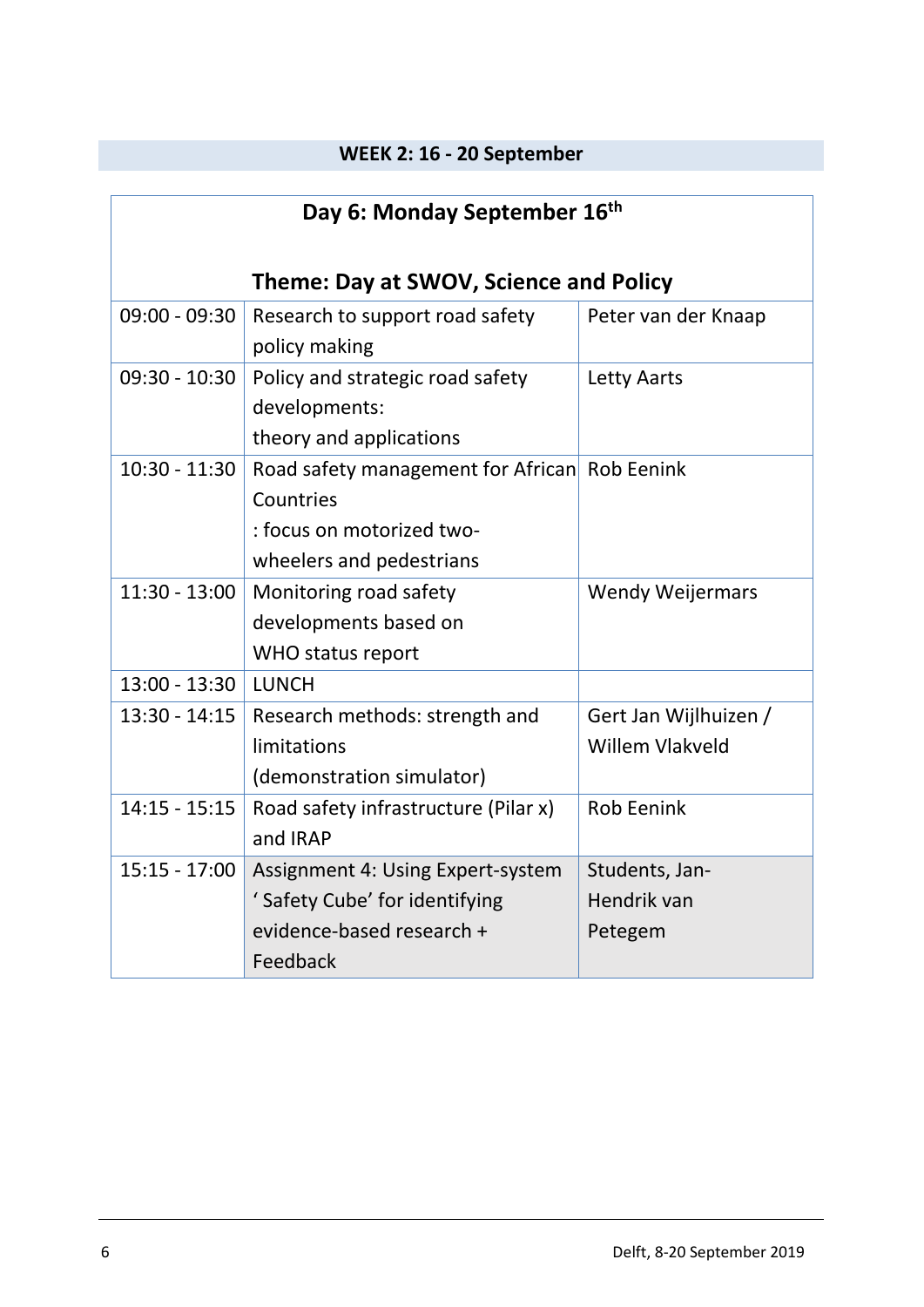| Day 7: Tuesday September 17th         |                                    |                          |
|---------------------------------------|------------------------------------|--------------------------|
| Theme: Safe vehicles & Infrastructure |                                    |                          |
| $09:00 - 10:00$                       | UN high priority standards         | Alejandro Furas (Global  |
|                                       | Necessity for Standards for        | NCHP)                    |
|                                       | vehicles (cars, ebikes, motorized  |                          |
|                                       | two-wheelers, trucks busses, child |                          |
|                                       | protections)                       |                          |
| $10:00 - 11:00$                       | Consumers and NCAP + smart         | Alejandro Furas          |
|                                       | mobility                           |                          |
| $11:00 - 12:00$                       | <b>TBD</b>                         |                          |
| $12:00 - 13:00$                       | <b>LUNCH</b>                       |                          |
| $13:00 - 15:00$                       | Safe design for vulnerable road    | Attila Borsos (Széchenyi |
|                                       | users: Pedestrians, motorized-     | István University)       |
|                                       | two-wheelers and                   |                          |
|                                       | cyclists                           |                          |
| 15:00 - 17:00                         | Assignment 5: Implications for     | <b>Students</b>          |
|                                       | strategy (incl.                    |                          |
|                                       | feedback)                          |                          |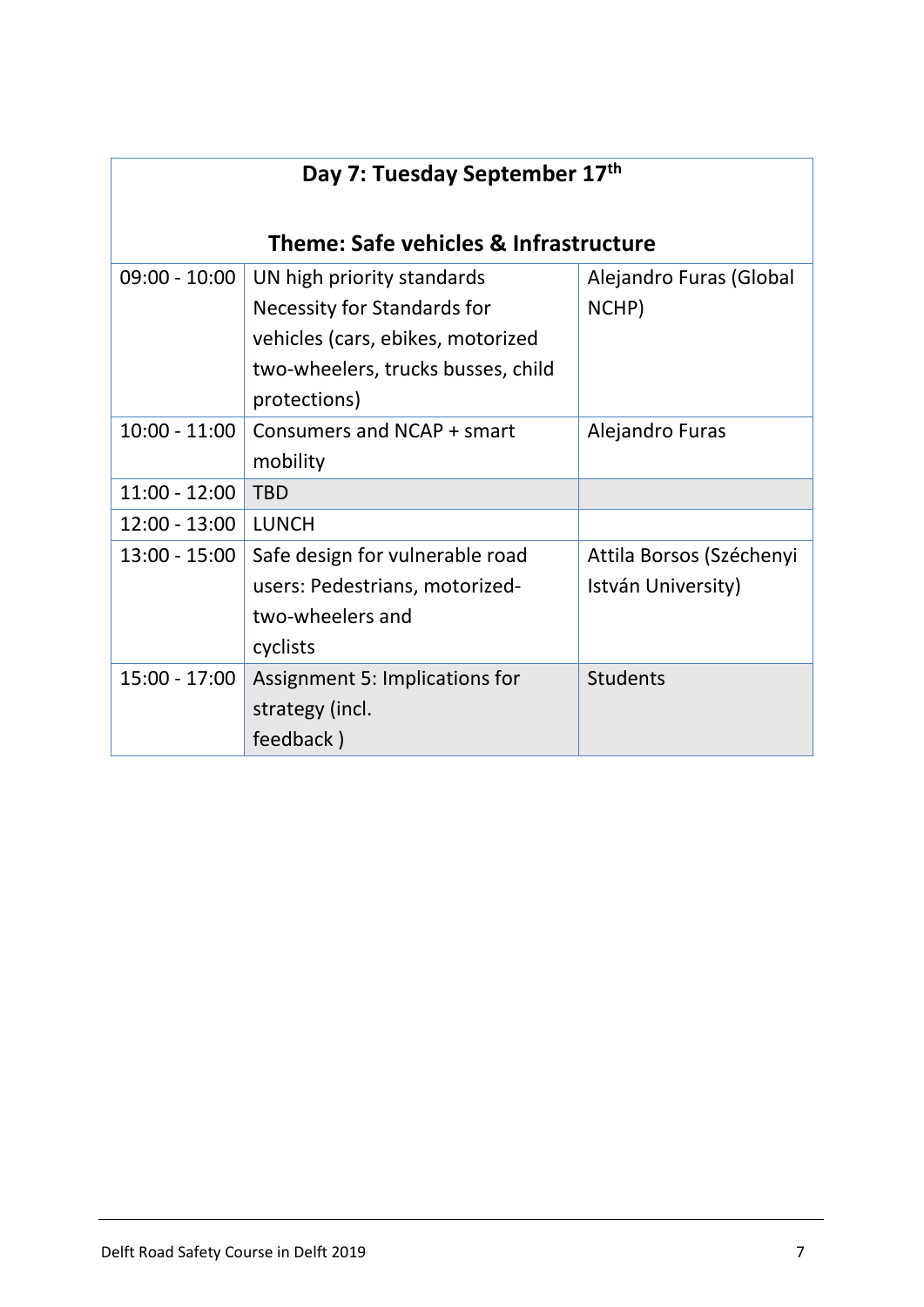| Day 8: Wednesday September 18th               |                                                                                                                                   |                                                                                   |
|-----------------------------------------------|-----------------------------------------------------------------------------------------------------------------------------------|-----------------------------------------------------------------------------------|
| Theme: Measures and effects in the real world |                                                                                                                                   |                                                                                   |
| $09:00 - 10:00$                               | Road safety audits and inspections                                                                                                | Betty van de Wetering<br>(Betty's travels)                                        |
| $10:00 - 11:00$                               | Case study (learning by doing)                                                                                                    | Betty van de Wetering                                                             |
| $11:00 - 12:00$                               | Catering for powered two wheelers Hilda Gomez<br>and<br>pedestrians in LMIC                                                       |                                                                                   |
| $12:00 - 13:00$                               | Organizing effective enforcement                                                                                                  | <b>Philip Wijers (SENSYS</b><br>GATSO)                                            |
| 13:00 - 14:00                                 | <b>LUNCH</b>                                                                                                                      |                                                                                   |
| $14:00 - 15:00$                               | Costs of road crashes and<br>benefits: what to consider, how<br>to apply in LIMC, stratified by<br>level of economic development. | Wim Wijnen (W2<br>Economics), Hilda<br>Gomez                                      |
| $15:00 - 16:00$                               | <b>Experiences of Managing road</b><br>safety issues in LIMC: lessons<br>learnt                                                   | Hilda Gomez                                                                       |
| $16:00 - 17:00$                               | Assignment 6: How to use costs<br>and benefits in strategy and how<br>to take advantage of lessons<br>learnt?                     | Students, Hilda<br>Gomez, Wim Wijnen.<br><b>SAFETYCUBE cost</b><br>benefit module |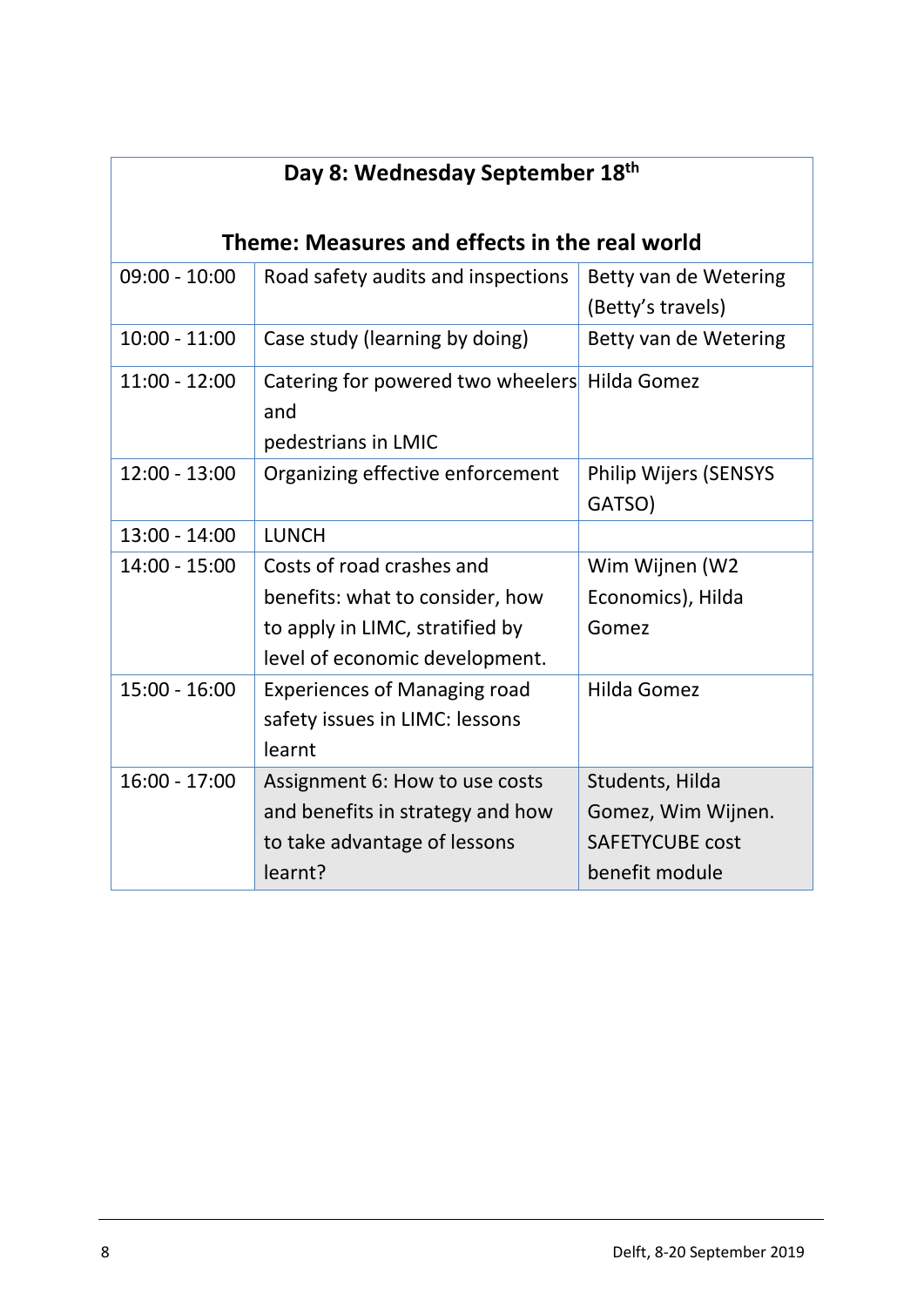| Day 9: Thursday September 19th      |                               |                        |
|-------------------------------------|-------------------------------|------------------------|
| Theme: Human behaviour and strategy |                               |                        |
| $09:00 - 11:00$                     | Human behaviour and behaviour | Divera Twisk, Marjan   |
|                                     | change                        | Hagenzieker            |
| $11:00 - 12:00$                     | Assignment 7: Bring it all    | Divera:                |
|                                     | together. Make nice           | summarize key          |
|                                     | presentations.                | learnings and          |
|                                     |                               | essential              |
|                                     |                               | components of the      |
|                                     |                               | strategy.              |
| $12:00 - 13:00$                     | <b>LUNCH</b>                  |                        |
| $13:00 - 15:00$                     | Continue assignment 7         | <b>Students</b>        |
| $15:00 - 17:00$                     | Presentation by groups of     | Students, Hilda Gomez, |
|                                     | 'Road Safety Strategy'. 20    | Divera Twisk           |
|                                     | minutes each $+10$ minutes    |                        |
|                                     | discussion.                   |                        |